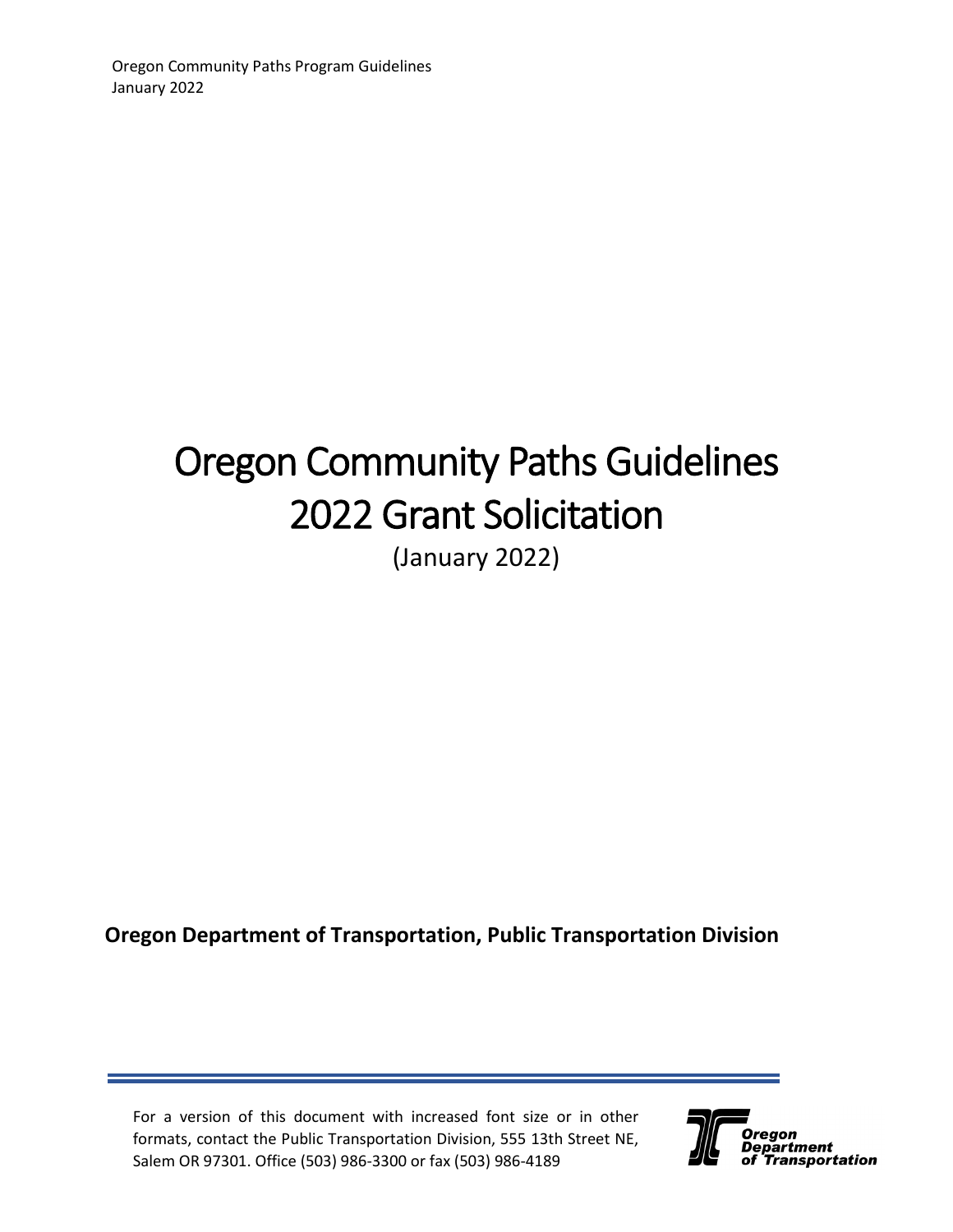## **Table of Contents**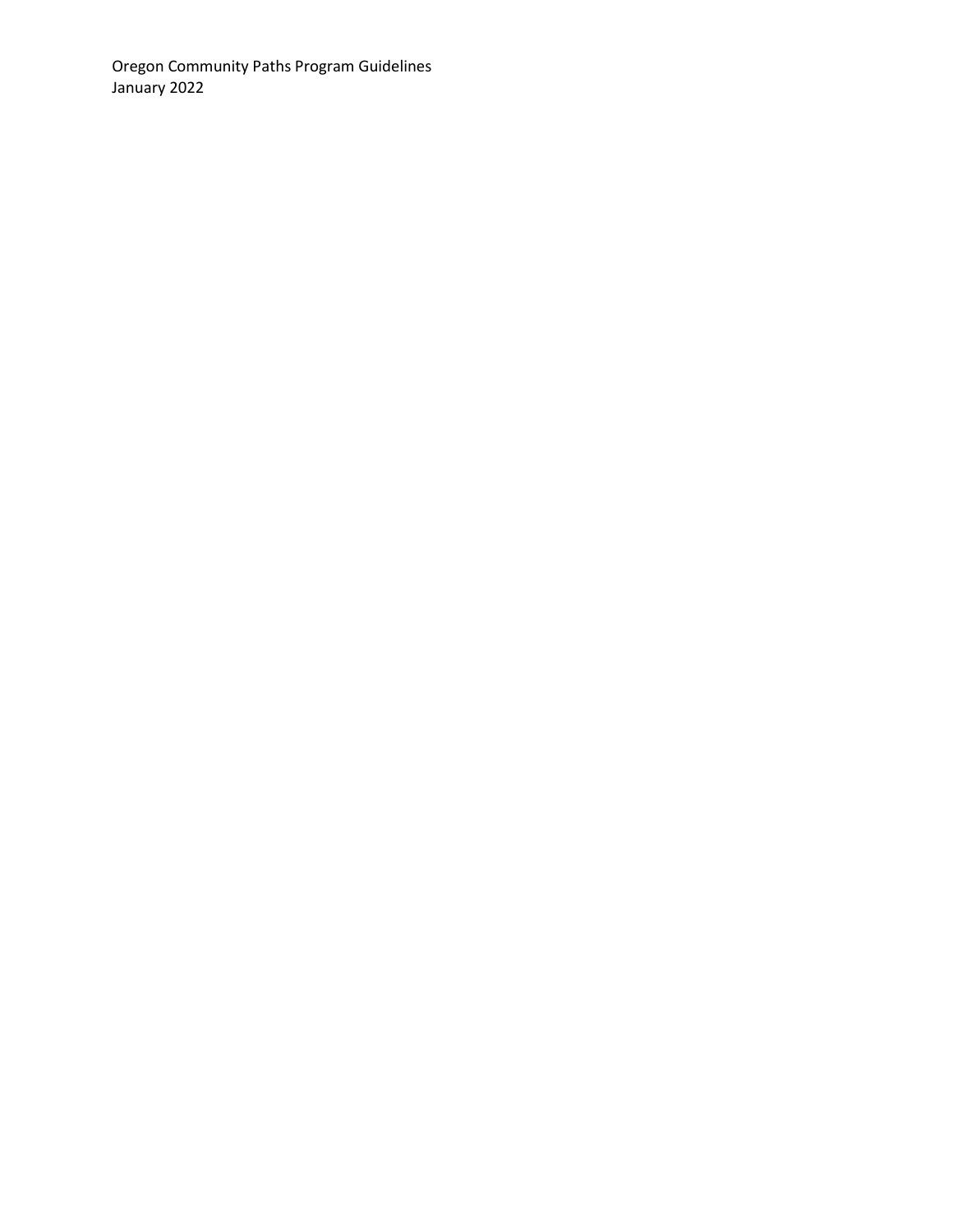## <span id="page-3-0"></span>**Part 1: Oregon Community Paths Program Grants Overview and Guidance**

These guidelines describe the policy, standards, criteria and procedures for the 2022 solicitation of the Oregon Community Paths (OCP) Program.

## <span id="page-3-1"></span>Program Description

The Oregon Community Paths (OCP) program is a grant program dedicated to helping communities create and maintain connections through multiuse paths. The Oregon Department of Transportation (ODOT) uses funds from the state Multimodal Active Transportation fund and federal Transportation Alternatives Program fund for this program. This program intends to complement existing active transportation programs in communities across the state.

OCP is a competitive statewide transportation program that supports investments in multiuse paths that are not part of a roadway a roadway. Examples of eligible projects may be routes or segments that pass through a park, along a greenway, and follow abandoned rail corridors to connect community centers, services, housing, employment, schools, and recreation. Some on-road projects, such as roadway crossings for existing paths are also eligible. OCP projects must serve a transportation purpose (not recreational) and must be open for public use.

This program will fund two types of community paths:

- 1) Critical Links walking and biking connections to schools, downtowns, shopping, employment, and other essential destinations
- 2) Regional Paths connecting communities no more than 15 miles apart, or traverses one community with a path 10 miles long or greater; for example, Southern Oregon's Bear Creek Greenway, or Portland's [Springwater Corridor.](https://www.portland.gov/parks/springwater-corridor)

The 2022 solicitation will be for federal Transportation Alternatives funds only. State Multimodal Active Transportation funds are limited to cash on hand. These funds were obligated in the 2020 solicitation/grant awards, and the fund must rebuild to allow awards for the 2024 solicitation.

| August $1^{st}$ 2022 – September $15^{th}$ 2022 | Letters of Interest Accepted                                |
|-------------------------------------------------|-------------------------------------------------------------|
| September 30 <sup>th</sup> 2022                 | Applicants notified of eligibility/ineligibility to proceed |
| November $1^{st}$ 2022 - January 31st 2023      | <b>Applications Accepted</b>                                |
| February 2023 - April 2023                      | <b>Application Review</b>                                   |
|                                                 | Oregon Bicycle and Pedestrian Advisory Committee            |
| May 2023                                        | (OBPAC) Recommendation to Oregon Transportation             |
|                                                 | Commission (OTC)                                            |
| <b>July 2023</b>                                | <b>OTC Awards</b>                                           |
| October 2023                                    | <b>Grant Execution</b>                                      |

## <span id="page-3-2"></span>2022 Solicitation Schedule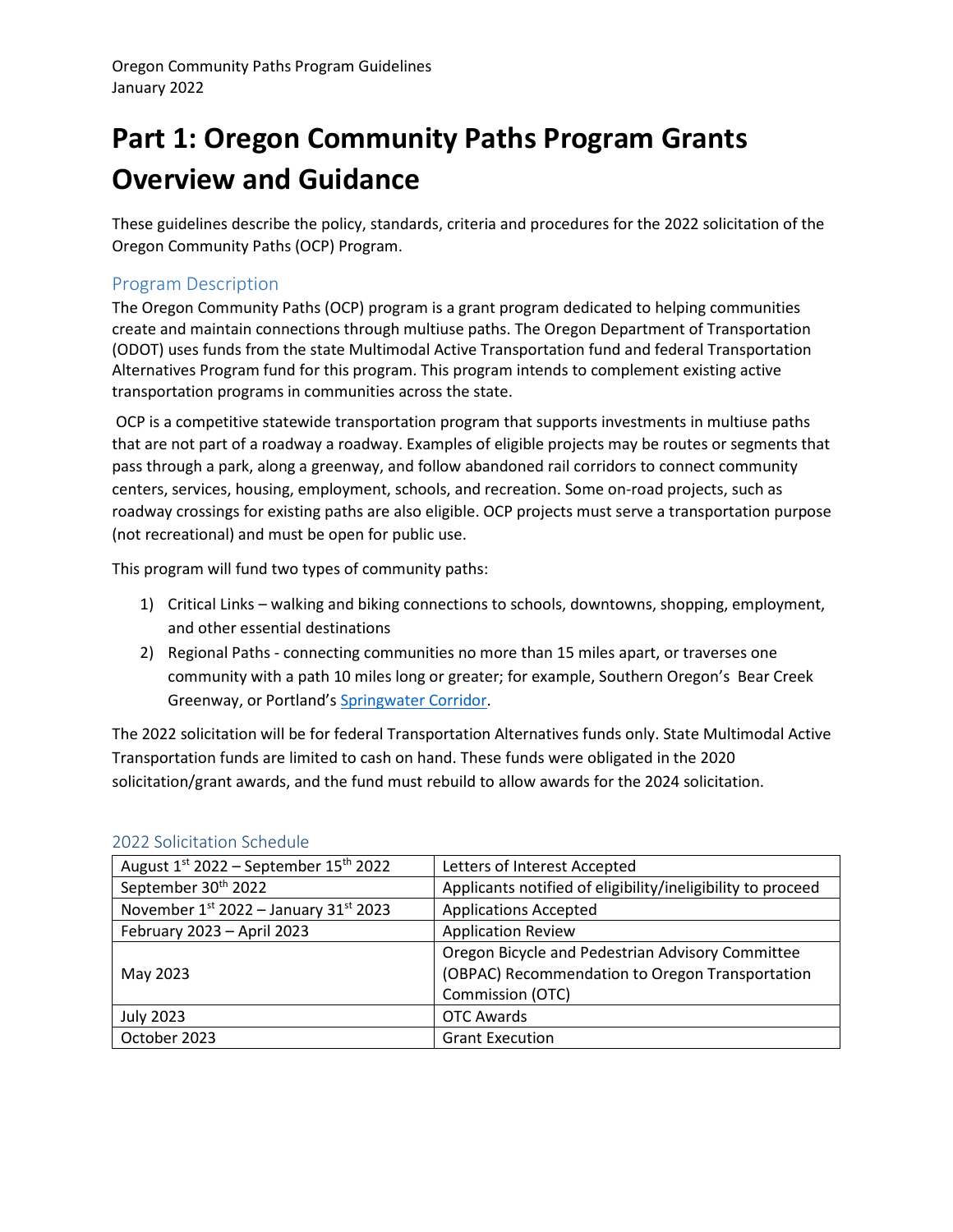## <span id="page-4-0"></span>Project Duration

The successful applicant/grantee will have three years to complete the project from the agreement execution date. The grantee must execute the agreement within six months of the grant offer.

## <span id="page-4-1"></span>Related Documents

- Project Refinement Pre-Application Worksheet
- Construction Pre-Application Worksheet
- Oregon Community Paths Application for Project Refinement
- Oregon Community Paths Application for Construction
- **[Guide to Federal Aid Programs and Projects](https://www.fhwa.dot.gov/federalaid/projects.pdf)**
- **Federal Aid Guidance – [Non Federal Matching Requirements](https://www.fhwa.dot.gov/legsregs/directives/policy/fedaid_guidance_nfmr.pdf)**

## <span id="page-4-2"></span>Funding

## <span id="page-4-3"></span>Funding Source

The OTC allocated \$36M in Federal Highway Administration (FHWA) funds for the OCP program for the 2022 and 2024 solicitations

For the 2022 solicitation, funding for OCP is comprised of federal Transportation Alternatives program (TA) funds. \$18 million is available for this cycle, with \$3M of that allocation devoted to Project Refinement grants. State Multimodal Active Transportation funds will not be available for this solicitation.

For the 2024 solicitation, funding is comprised of \$18M in federal transportation funds, and also includes State Multimodal Active Transportation Funds. State funds are limited to cash on hand, and will be available in the 2024 solicitation, as we rebuild from the 2020 awards.

## *Transportation Alternatives*

The FHWA funds the Transportation Alternatives Program under the Surface Transportation Block Grant Program and is governed unde[r 23 USC 133.](https://www.law.cornell.edu/uscode/text/23/133) These funds are distributed to states and large metropolitan planning organizations on a formula basis, who in turn are required to award projects through a competitive grant process. The OCP is funded with Oregon's State TAP allocation.

## <span id="page-4-4"></span>Funding Availability

Grant cycles are on a two-year cycle. The table below shows the estimated amount expected to be available for the next two cycles, by funding type. The 2022 solicitation cycle is federal only, while 2024 includes both federal and state funding. Because the economic impacts of the COVID-19 pandemic are still unfolding, it is possible that the state fund estimates could be different than detailed below.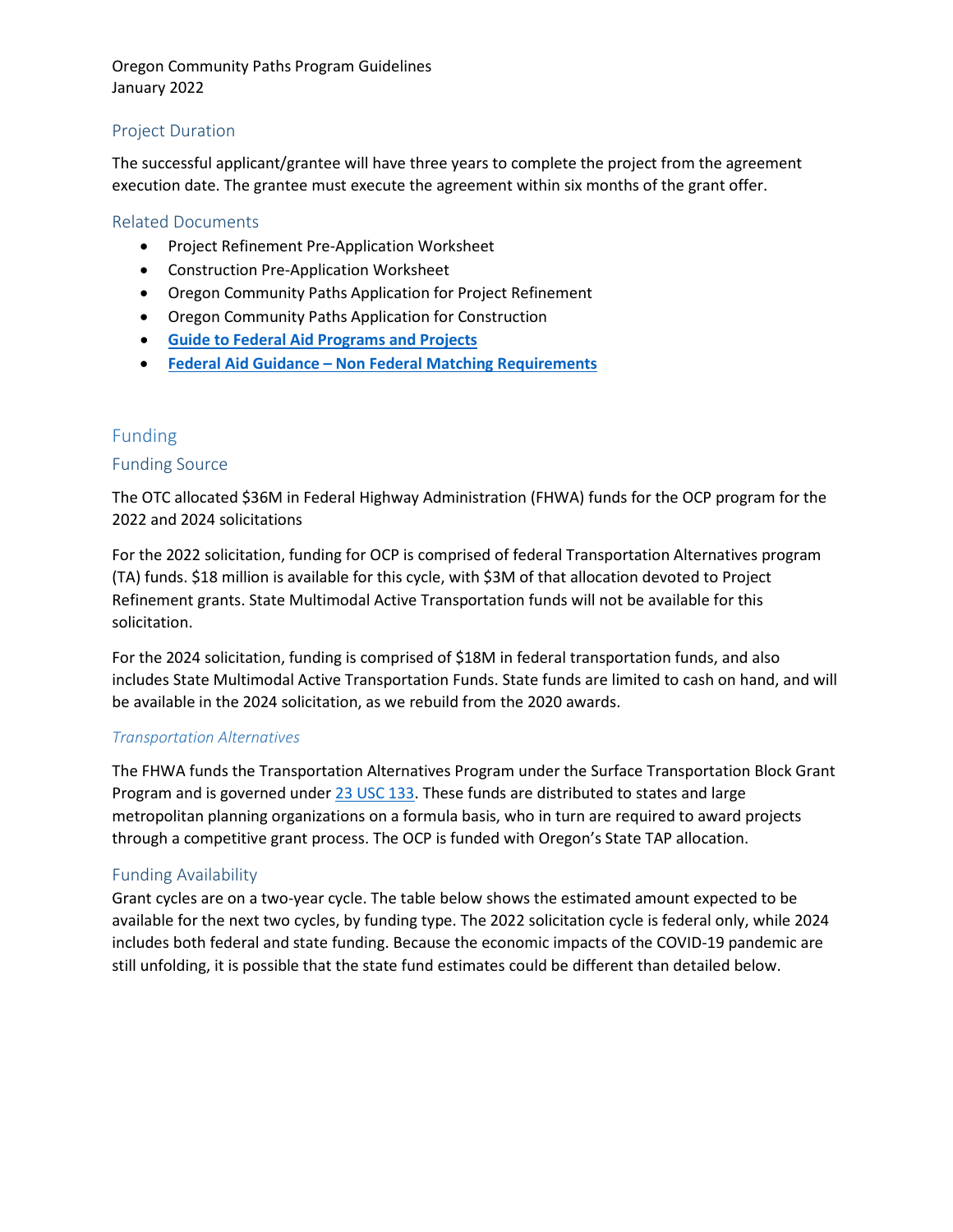| <b>Funding</b><br>Cycle | Transportation<br><b>Alternatives</b><br>(federally funded) | <b>Estimated</b><br><b>Multimodal Active Transportation</b><br>(state funded) | <b>TOTAL</b> |
|-------------------------|-------------------------------------------------------------|-------------------------------------------------------------------------------|--------------|
| 2022                    |                                                             |                                                                               |              |
| Solicitation            | <b>\$18M</b>                                                | \$0                                                                           | \$18M        |
| 2024                    |                                                             |                                                                               |              |
| Solicitation            | \$18M                                                       | $$4M$ (est)                                                                   | \$22M (est)  |
| Totals                  | \$36M                                                       | $$4M$ (est)                                                                   | $$40M$ (est) |

## <span id="page-5-0"></span>Funding for Individual Projects

The two project types, Project Refinement and Construction, have different requirements and funding.

- Project Refinement funding is limited to \$150,000 \$750,000 per project.
- Construction funding is limited to \$500,000 \$6,000,000 per project

Project eligibility, requirements and deliverables are explained later in this document.

## <span id="page-5-1"></span>Eligibility

## <span id="page-5-2"></span>Eligible Applicants

Eligible applicants include cities, counties, state, regional government bodies, tribal governments, mass transit or transportation districts, school districts, special government bodies, or other units of local government.

To be eligible for the 2022 solicitation, applicants must commit to provide 10.27% matching funds upon federal grant award. The project must also meet the project eligibility requirements for Community Paths, described in this document.

Certain restrictions apply:

- 1. An applicant may not apply for a new OCP grant if they have an active OCP grant older than five years beyond the grant execution date
- 2. Non-profits are not eligible to apply for federal funding under the OCP.
- 3. Construction project applications should reference a local plan that specifically references the project (not just a policy).
- 4. Federal grants require projects meet all federal requirements.

## <span id="page-5-3"></span>Eligible Project Types:

There are two project categories, Regional Paths and Critical Links.

## <span id="page-5-4"></span>*Regional Paths*

Regional paths help develop longer paths that connect communities, or are part of an interconnected network of paths. A regional path must meet the following criteria: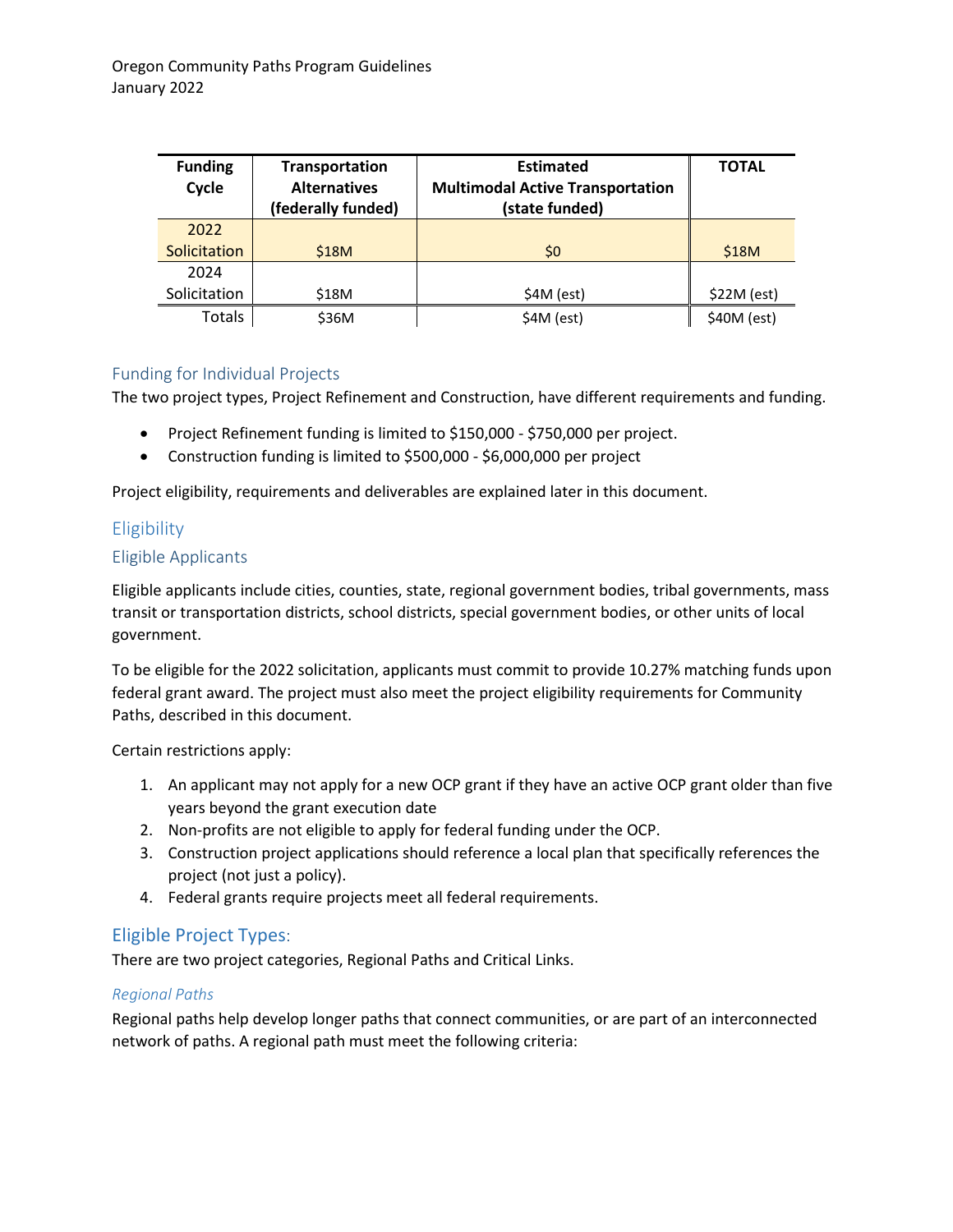- Is a continuous path made up of one or more connected segments, primarily physically separated from the roadway; or
- Connects two or more communities, with each community no more than 15 miles apart, or traverses a single large community with a path that is 10 miles or longer; or
- Serves as a connection point for people commuting between communities, or is a part of an officially designated walking and bicycling route; and
- Is specifically endorsed by elected bodies along path alignment, either through project being in a plan adopted by an elected board (e.g. city council), or through a resolution in support of the project as part of the application.

## <span id="page-6-1"></span>*Critical Links*

Critical Links reference connections to destinations, or closing of barriers. Criteria for critical links are below:

- Roadway crossings that connect portions of a path;
	- o Any project that touches or crosses a roadway right of way, will require letters of support from the roadway authority as part of the application
- Railway crossings that connect portions of a path;
	- o Any project in a Railway Right of Way will require letters of support from railway owner as part of the application.
	- o Applicants are strongly encouraged to work with ODOT Rail Services in developing the application
- Linkages to high need locations [schools, employment or major activity centers] or areas defined as where:
	- o No connections exist,
	- o Transportation options are limited, or
	- $\circ$  Safety concerns exist, and the project/improvement will address the safety concern.

## Eligible Grant Types

There are two project types. Construction, and Project Refinement.

## *Construction Grants*

Construction grants must involve construction of a regional path or critical link. Phased grants such as grants for engineering only, for example, are not allowed, with the exception of a project refinement grant, which is for the first 30% design. A construction grant may include preliminary planning, environmental, or right of way, but must include construction.

An applicant may construct a segment of a larger path, and apply for constructing other segments in future OCP grant cycles.

## <span id="page-6-0"></span>*Project Refinement*

Project Refinement grants are for design refinement for regional paths or critical links. Design Refinement grants need to demonstrate readiness to apply for Construction grants in the next OCP cycle. A scope of work outline for a project refinement grant is part of Appendix C. To be eligible for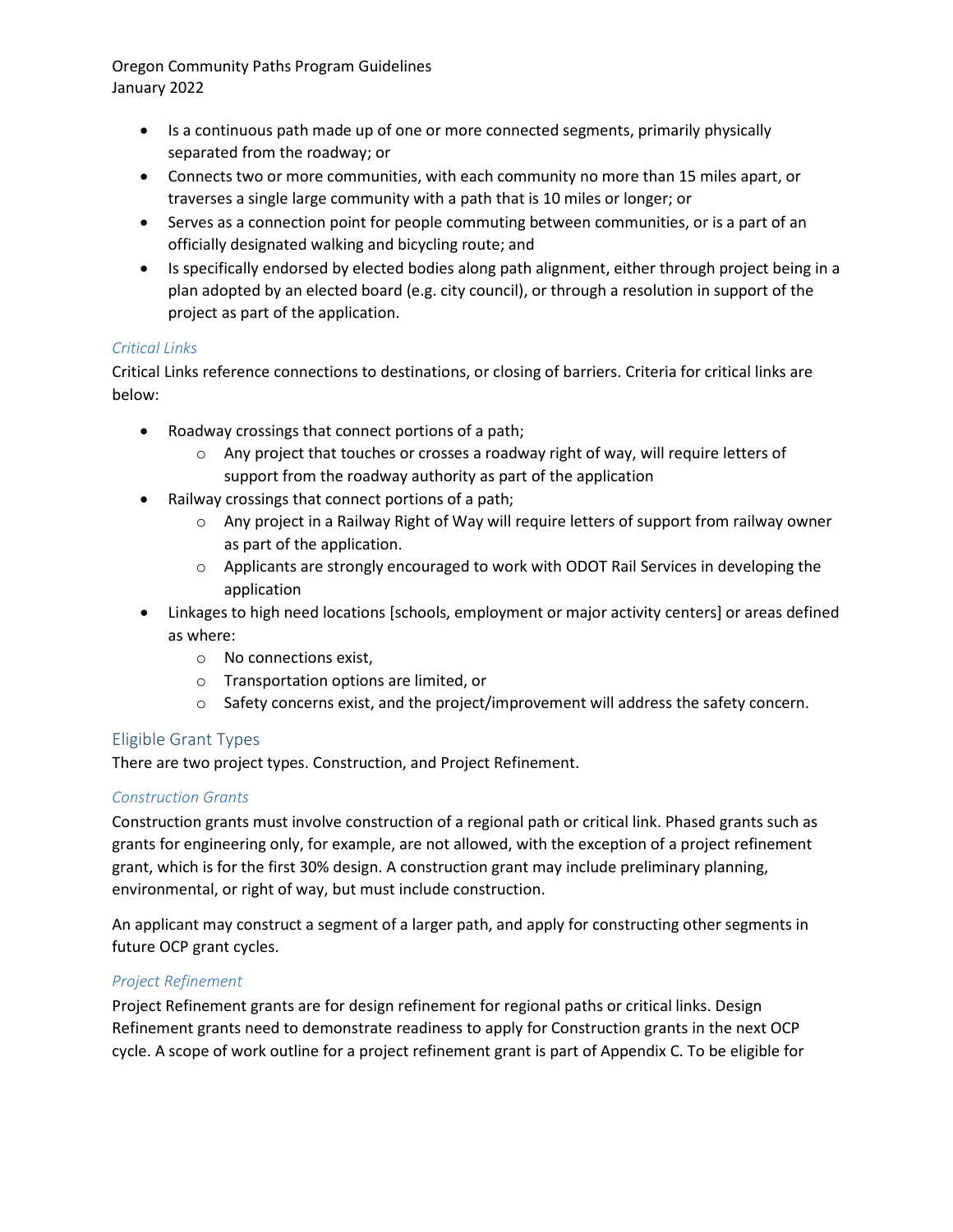project refinement, applicants must demonstrate that the proposed project is consistent with a locally adopted plan (Transportation Systems Plan, area plan, comprehensive plan, or similar).

- Project must be for initial planning, often referred to as first 30%. The goal is to perform the initial planning to allow for a future successful construction application.
- Deliverables include:
	- o Preferred alignment
	- o Project Scope Sheet
	- o Environmental Prospectus
	- o Funding/implementation Plan

## <span id="page-7-0"></span>**Part 2: Competitive Grant Requirements**

## <span id="page-7-1"></span>Match Requirements

## <span id="page-7-2"></span>Federal Transportation Alternatives Funding

Federal TA funds must have a local cash match of 10.27%. Local or state funds may be used as cash match, but federal funds may not be used to match other federal funds.

State funds, as well as donations of cash from the grantee and/or third parties, may be used to satisfy the non-Federal match requirements for a project.

Retroactive approval of costs incurred prior to IGA execution, or retroactive credits for land acquired prior to IGA execution is prohibited for federal grants.

Meeting the local cash match requirement:

• Applicants can consider using the Oregon Transportation Infrastructure Bank to borrow funds at a low interest rate. More information at [http://www.oregon.gov/ODOT/About/Pages/Financial-](http://www.oregon.gov/ODOT/About/Pages/Financial-Information.aspx)[Information.aspx.](http://www.oregon.gov/ODOT/About/Pages/Financial-Information.aspx)

## <span id="page-7-3"></span>Application Process

## APPLICATION SCHEDULE AND PROCESS

| <b>Step</b>    | <b>Dates</b>                  | <b>Description</b>                                |
|----------------|-------------------------------|---------------------------------------------------|
| $\mathbf{1}$   | August 2022                   | OCP Project Manager (PM) opens application        |
|                |                               | window.                                           |
| $\overline{2}$ | August 1 - September 15, 2022 | Applicant submits Letter of Interest to determine |
|                |                               | eligibility                                       |
| 3              | September 30, 2022            | PM responds to Letters of Interest offering       |
|                |                               | opportunity to apply, if eligible                 |
| 4              | Nov 1, 2022 - Jan 31,2023     | Applicant submits final application.              |
| 5              | February-May 2023             | PM reviews, scores, and ranks application         |
| 6              | May 2023                      | OBPAC recommends project list to OTC              |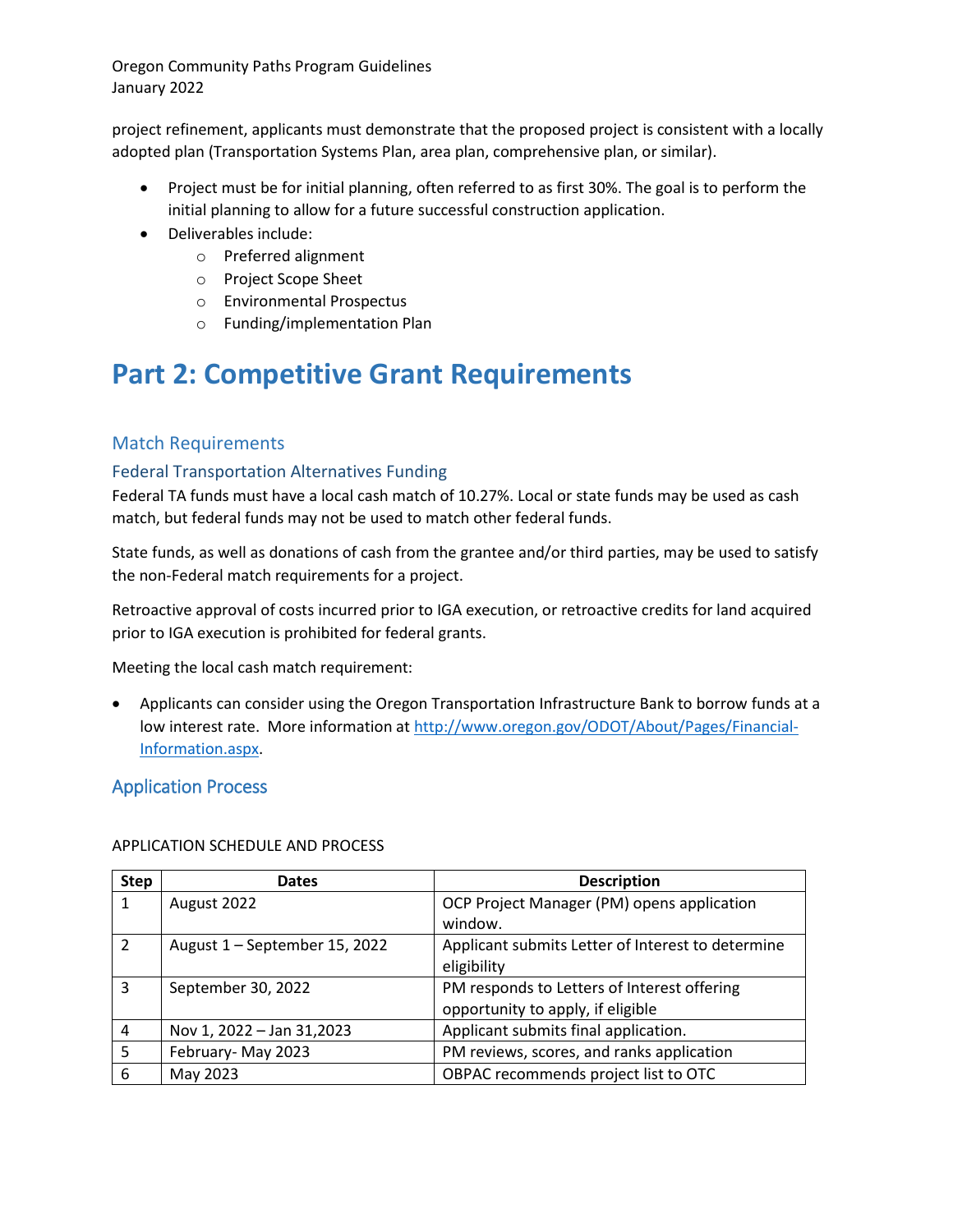| July 2023       | OTC approves projects for funding.           |
|-----------------|----------------------------------------------|
| October 1, 2023 | Begin Executing Intergovernmental Agreements |

In January of funding cycle years, PTD will announce the schedules to submit grant applications for grants from the OCP. PTD will not accept applications outside of the announced application periods. PTD will also announce the opening and closing of application cycles in the weeks prior to the application cycle.

Application materials are on the OCP [program](https://www.oregon.gov/odot/Programs/Pages/OCP.aspx) website during the solicitation cycle. Applicants will submit a LOI online through the website. PTD will notify applicants who submitted a LOI if they are eligible to prepare and submit an application.

PTD will provide online templates for submissions and may request additional supporting documentation from the applicant.

## <span id="page-8-0"></span>Additional Information and Tips

Submitting an application:

- Applicants for projects not awarded during an application period may reapply during a subsequent application period.
- Certified agencies or ODOT will deliver federally-funded projects
- Applicants are encouraged to solicit letters of support from local transportation committees like ACTs and local community-based organizations. These letters will be used to help determine public support for a project when scoring the application.
- If a portion of the project was previously funded with federal dollars, the entire project is considered federalized, and must meet all federal requirements.
- List all partner agencies, including any non-profits, and what their role will be in completing the project.

## <span id="page-8-1"></span>Project Selection

Prioritization Criteria: The OBPAC selects the prioritization criteria used by staff in the scoring of the project.

| <b>Step</b>    | <b>Role</b>         | <b>Description</b>                     | <b>Opportunity for Public</b> |
|----------------|---------------------|----------------------------------------|-------------------------------|
|                |                     |                                        | Input                         |
| $\mathbf{1}$   | PTD OCP PM          | PTD PM holds workshops, webinars,      | Public input is accepted for  |
|                |                     | email blasts, or post information on   | current cycle                 |
|                |                     | website                                |                               |
| $\overline{2}$ | Oregon Bicycle and  | Criteria review: OBPAC consulted on    | OBPAC meetings have an        |
|                | Pedestrian Advisory | focus areas and sets priority criteria | opportunity for public        |
|                | Committee (OBPAC)   | and priority rankings prior to each    | comment                       |
|                |                     | selection cycle.                       |                               |

Project Selection Criteria Development: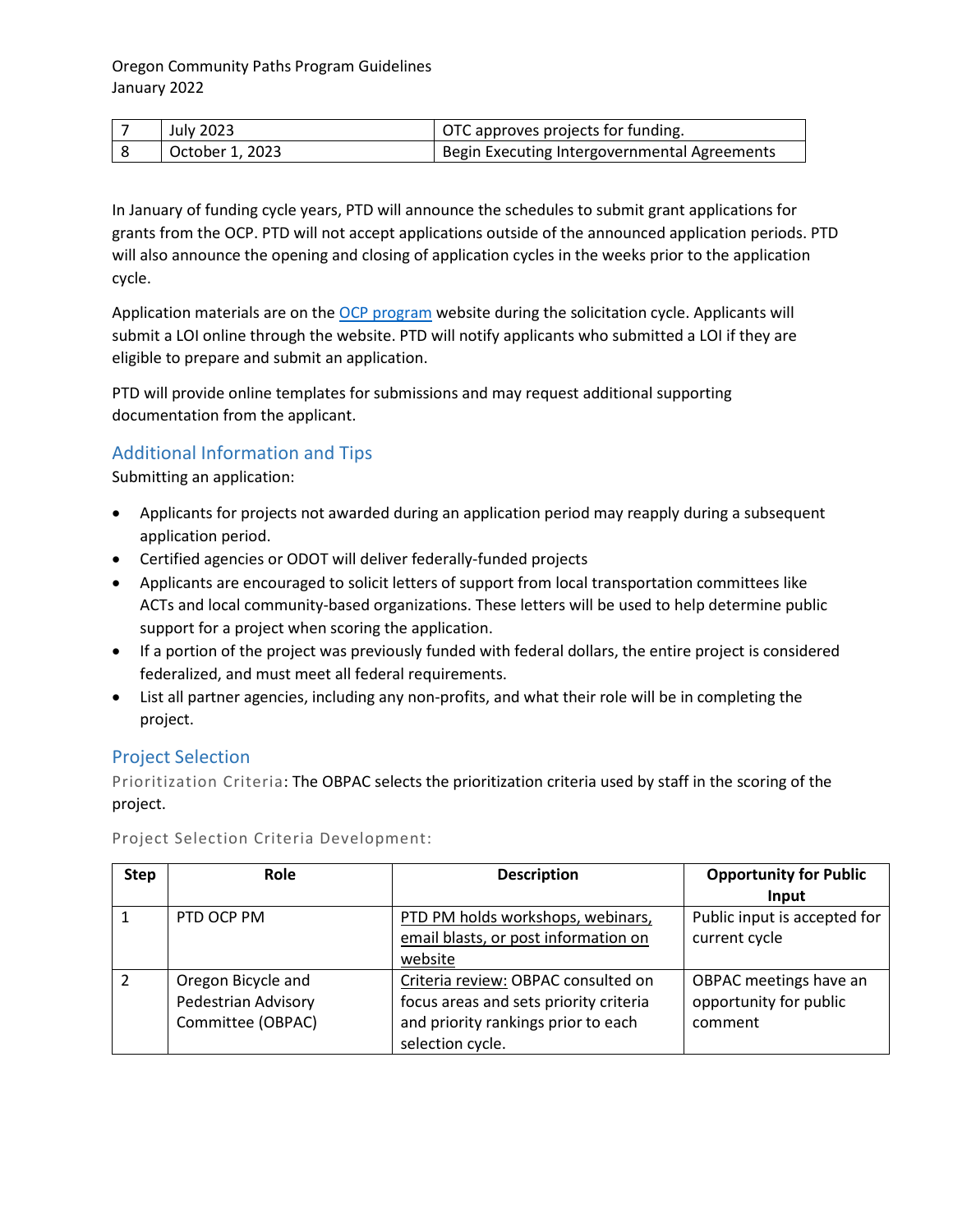| PTD OCP PM | PM posts selection criteria and scoring<br>criteria in application templates, on | Public input accepted for<br>future cycles |
|------------|----------------------------------------------------------------------------------|--------------------------------------------|
|            | website.                                                                         |                                            |

For the 2022 solicitation cycle, the below criteria is being used for project selection. Project ranking will be determined by points and scoring criteria developed by ODOT.

| <b>Criteria</b>      | <b>Description</b>                                                                                                                  |
|----------------------|-------------------------------------------------------------------------------------------------------------------------------------|
| Eligibility/ Project | Will the project contribute to development of a walking and/or biking path to high<br>$\bullet$                                     |
| Characteristics      | need locations (e.g., transportation- disadvantaged areas, schools, shopping or                                                     |
|                      | employment centers, medical services, connections to transit and Regional Paths,<br>and downtowns)?                                 |
|                      | Will the project contribute to development of a walking and/or biking path in areas<br>$\bullet$                                    |
|                      | where no connections exist, transportation options are limited, or significant safety                                               |
|                      | concerns are addressed by the improvement?                                                                                          |
|                      | Proximity to high need locations (e.g., transportation disadvantaged areas,<br>٠                                                    |
|                      | surrounding schools, shopping, employment centers, medical services, connections                                                    |
|                      | to transit, and downtowns) as defined in the Oregon Bicycle Pedestrian Plan                                                         |
|                      | Will the project contribute to development of a continuous path made up of one or<br>$\bullet$                                      |
|                      | more connected segments that:                                                                                                       |
|                      | Connects two or more communities, with each community no more than 15<br>$\Box$                                                     |
|                      | miles apart, or traverses through a single large community with a path that<br>is 10 miles or longer.                               |
|                      | Will serve as a connection point for people commuting between<br>$\Box$                                                             |
|                      | communities, or is a part of an officially designated walking and/or biking                                                         |
|                      | route as shown in a local, county or regional plan                                                                                  |
|                      | Is endorsed by elected bodies along path alignment, as indicated in a local,<br>$\Box$                                              |
|                      | county or regional plan.                                                                                                            |
| Outreach             | Outreach had been done and there is public support, including from affected<br>$\bullet$                                            |
|                      | property owners (include any letters of support)                                                                                    |
|                      | Public participation plan is included as part of project scope of work<br>$\bullet$                                                 |
|                      | Previous outreach to historically excluded communities and/or planned outreach to<br>$\bullet$<br>historically excluded communities |
|                      | Application addresses the needs expressed by historically excluded communities,<br>$\bullet$                                        |
|                      | and describes benefits and burdens to those communities                                                                             |
|                      | Application includes a diverse range of leaders and stakeholders to assess needs,<br>$\bullet$                                      |
|                      | identify gaps, establish priorities, and develop solutions.                                                                         |
|                      | Opportunity to increase safety and/or access for those historically excluded that<br>$\bullet$                                      |
|                      | does not directly address the purpose of the program? (Access to transit, Safe route                                                |
| Equity               | to school, hospitals/clinics)<br><b>Transportation Disadvantaged Index Score</b><br>$\bullet$                                       |
|                      | $1.841 - 2.3 = 100$<br>$\circ$                                                                                                      |
|                      | 1.381-1.840=75<br>$\circ$                                                                                                           |
|                      | $0.921 - 1.380 = 50$<br>$\circ$                                                                                                     |
|                      | $0.461 - 0.920 = 20$<br>$\circ$                                                                                                     |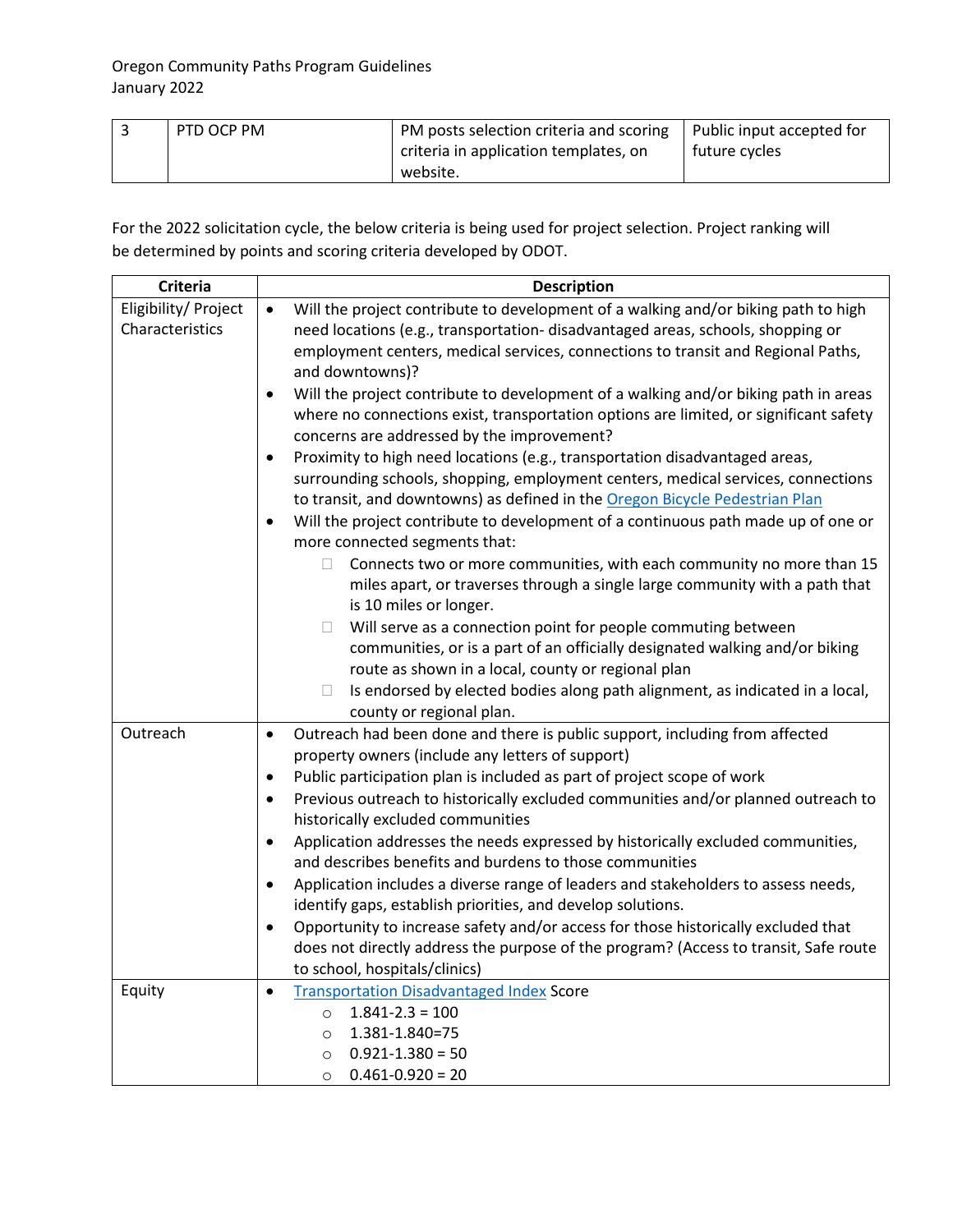|           | $0 - 0.460 = 0$                                                                                                                                                                                       |
|-----------|-------------------------------------------------------------------------------------------------------------------------------------------------------------------------------------------------------|
| Safety    | Is the project providing a parallel route to a specific road with the road having the<br>٠<br>following characteristics? > 30MPH; > 2 lanes each direction; > 12k AADT; Crash<br>history              |
| Project   | Project is in a local plan<br>٠                                                                                                                                                                       |
| Readiness | Stage project is in (Planning/Engineering, Right-of-Way attainment, Construction)                                                                                                                     |
|           | No known environmental, historical or cultural resources within or adjacent to the<br>٠<br>project area                                                                                               |
|           | There are known environmental, historical, or cultural resources within or adjacent<br>٠<br>to the project area, and applicant has completed mitigation plans<br>Rights of way have been secured<br>٠ |
|           |                                                                                                                                                                                                       |
|           | There are no known issues with any required special permits (e.g. farmland)<br>٠                                                                                                                      |
|           | Compliance with Oregon Bicycle and Pedestrian Design Guide or equivalent.                                                                                                                             |

## **DECISION MAKING STRUCTURE AND ROLES:**

<span id="page-10-0"></span>

| <b>Step</b>    | <b>Role</b>                  | <b>Description</b>                                 | <b>Opportunity for Public</b> |
|----------------|------------------------------|----------------------------------------------------|-------------------------------|
|                |                              |                                                    | Input                         |
| $\mathbf{1}$   | Cities, Counties, Tribes,    | Pre-Application and application process:           | Project development           |
|                | Transit Districts, other     | Eligible entities submit OCP application           | public outreach meetings.     |
|                | Road Authorities.            | materials before the prescribed deadlines.         |                               |
| $\overline{2}$ | PTD Staff                    | Initial technical and priority criteria score: PTD | N/A                           |
|                |                              | staff provides eligibility review and if program   |                               |
|                | <b>ODOT Regional</b>         | is oversubscribed scores the projects using        |                               |
|                | <b>Implementation Staff</b>  | technical and priority criteria, developing a      |                               |
|                |                              | 100% and 150% list. Staff scoring of projects      |                               |
|                |                              | will include application review and possible       |                               |
|                |                              | virtual or in-person site visits.                  |                               |
|                |                              |                                                    |                               |
|                |                              | Regional staff review 100% list to estimate        |                               |
|                |                              | project costs and preliminary scoping. PTD         |                               |
|                |                              | staff revises 100% list accordingly.               |                               |
| 3              | Oregon Bicycle and           | OBPAC reviews staff scoring of applications to     | OBPAC meetings have an        |
|                | Pedestrian Advisory          | determine which projects to recommend to           | opportunity for public        |
|                | Committee (OBPAC)            | the OTC for funding (100% list)                    | comment.                      |
|                |                              |                                                    |                               |
| $\overline{4}$ | <b>Oregon Transportation</b> | Final approval: OTC reviews and vote on            | OTC meetings have an          |
|                | Commission (OTC)             | <b>OBPAC</b> recommendations.                      | opportunity for public        |
|                |                              |                                                    | comment.                      |
| 5              | <b>OCP PM</b>                | Notification and contract signed: PM notifies      | N/A                           |
|                |                              | project applicants of awards and works with        |                               |
|                |                              | grant recipients to sign the                       |                               |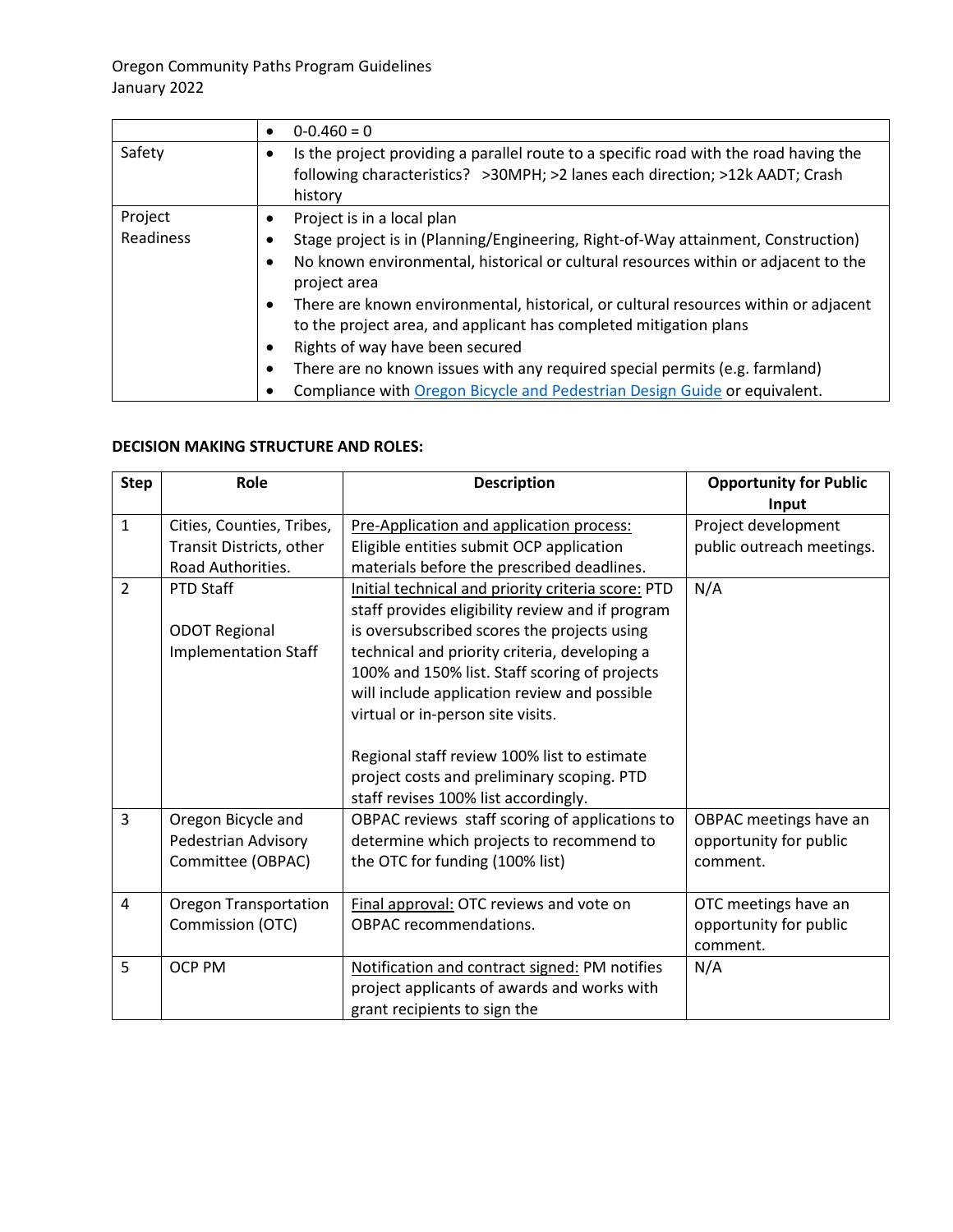## **Part 3: Project Delivery and Agreements**

## <span id="page-11-0"></span>Processes for Project Delivery

If the OCP project uses federal funds, ODOT requires project delivery through one of two approved delivery methods: Local Public Agency (LPA) Certified agency delivery, or ODOT Delivery and Operations delivery. Applicants should review approved delivery options in th[e AOC-LOC-ODOT Working Agreement](https://www.oregon.gov/odot/LocalGov/Documents/ODOT-AOC-LOC-Agreement-32588.pdf) for certified agency eligibility and requirements.

A non-certified LPA is considered third-party compared to the federal government and certified agency, and must contribute a funding match and, if pre-approved by ODOT Program and Funding Services, may also contribute other limited in-kind services, materials, and property which could count towards the match, but may not be reimbursed for the same.

The scope of a non-certified LPA's involvement with federally funded project activities is very limited. For example, the non-certified LPA could be approved to perform public outreach and document review, (but may not be approved to perform design, survey, project management, inspection, contract administration, etc. services). Again, these activities are considered contributions to the project and are not federally reimbursable, but may meet in-kind match requirements.

The OCP PM monitors funding and helps resolve issues. Grant recipients that are certified agencies are responsible for tracking their OCP projects and submitting monthly progress reports and invoices. The project delivery steps for certified grant recipient are outlined below. PTD grant recipients will refer to [ODOT's Project Delivery Guide.](https://www.oregon.gov/odot/ProjectDel/Pages/Project-Delivery-Guide.aspx) ODOT will administer and deliver projects for non-certified agencies.

| <b>Step</b>    | Delivery and Oversight Process for Certified Agencies delivering Federally Funded Projects           |
|----------------|------------------------------------------------------------------------------------------------------|
| $\mathbf{1}$   | Grantee signs IGA as soon as possible and no later than 180 days after OTC selects projects.         |
| $\overline{2}$ | Grant recipient begins to expend funds as soon as possible and no later than one year from the date  |
|                | the IGA is signed for federal projects                                                               |
| $\overline{3}$ | ODOT PM reviews invoice; coordinates payment.                                                        |
| $\overline{4}$ | Certified Agencies send federal quarterly progress reports to CommunityPaths@odot.state.or.us        |
|                | Certified Local Public Agency Quarterly Report (734-5034) - Sample                                   |
|                | <b>Quarterly Report Form Tutorial</b>                                                                |
|                | <b>Quarterly Report Form Demonstration</b>                                                           |
| 5              | ODOT PM reviews quarterly progress reports and monitors issues with the timely meeting the project   |
|                | goals listed in the IGA.                                                                             |
| 5              | Grant recipient monitors funds against financial plan and cash match requirement.                    |
| 6              | Grant recipient sends final invoice for payment, closeout documentation, and final report.           |
| $\overline{7}$ | OCP PM or similar ODOT representative conducts final walk through of project.                        |
| 8              | OCP PM may administer a project audit to determine if application materials provided were correct in |
|                | regards to the amount of cash match the grant recipient contributed.                                 |
| 9              | OCP PM approves and initiates project closeout.                                                      |

In the event that project scope, schedule, or budget changes require an amendment to the project IGA or ODOT Delivery and Operations Agreement, recipients will follow the process below.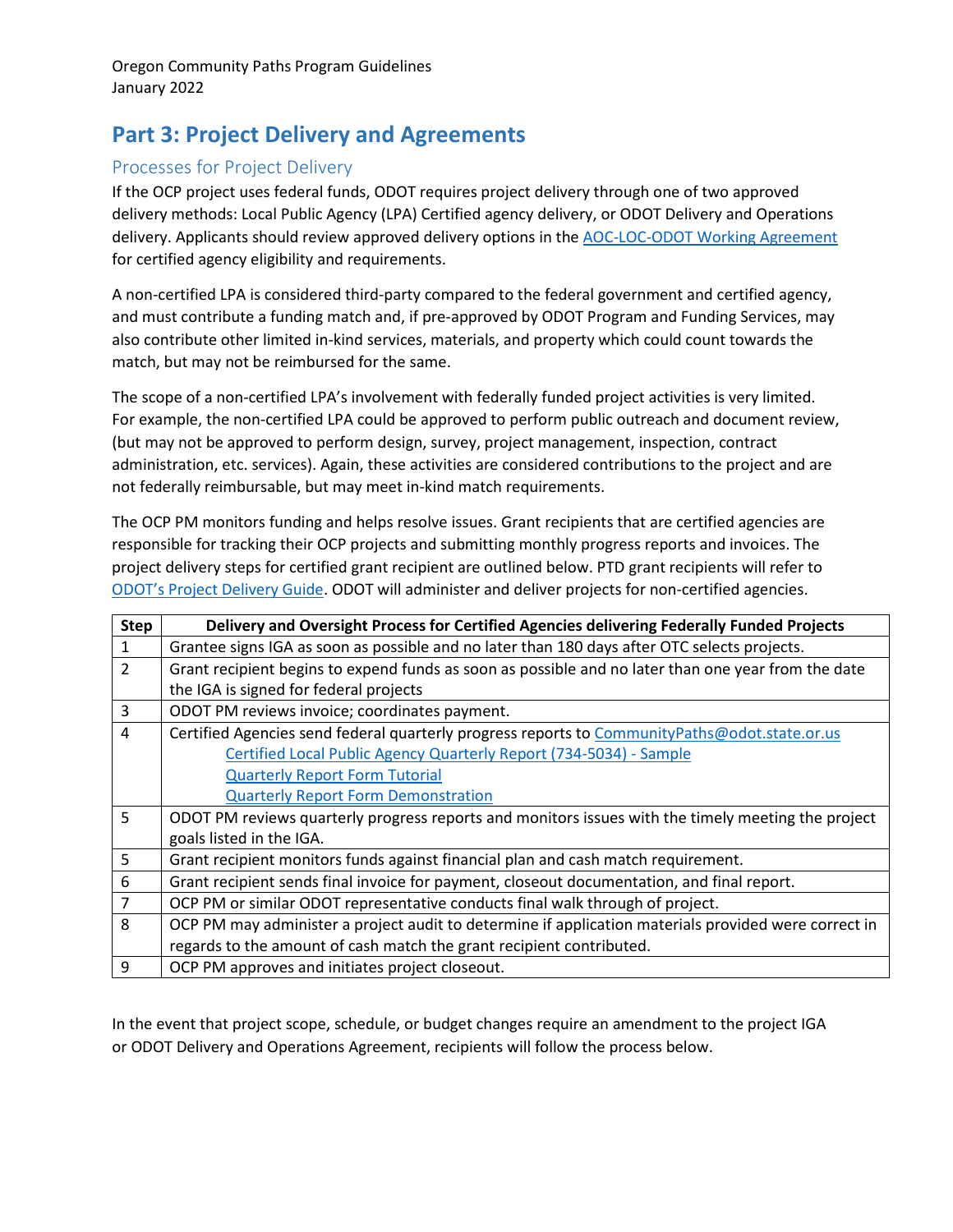| <b>Step</b> | Intergovernmental Agreements/ODOT Delivery and Operations Region Contract Amendments      |
|-------------|-------------------------------------------------------------------------------------------|
|             | Grant Recipient notifies CommunityPaths@odot.state.or.us about the need for an amendment. |
|             | OCP PM determines eligibility; approves or denies amendment.                              |
|             | OCP PM notifies recipient and coordinates agreement and scope update, if approved.        |

## <span id="page-12-0"></span>Additional Expectations for Grant Recipients

Grant recipients are responsible for any cost overruns for the project, and must complete the project within three years from signed agreement for federally funded projects, or five years for state funded projects. The OCP Manager will monitor progress by reviewing quarterly progress reports submitted by recipients. When zero funds have been expended for the project within two years of signed agreement, an evaluation of recipient's ability to deliver the completed project within the required period is required, and funds can be withdrawn. If recipient is unable to deliver the project within the required period, PTD will cancel the grant, reclaim and redistribute funds prior to the grant funds expiration.

In addition, when agreements are unsigned after one year of offer, an evaluation of the recipient's ability to deliver the completed project within the required period is required. If recipient is unable to deliver the project within the required period, PTD will cancel the grant, reclaim and redistribute funds prior to the grant funds expiration.

Recipients shall comply with state and local design and construction guidelines such as the National Environmental Protection Act (NEPA) [https://ceq.doe.gov/.](https://ceq.doe.gov/) Information on Oregon NEPA requirements are at ODOT's Geo-environmental Section website [https://www.oregon.gov/ODOT/GeoEnvironmental/Pages/NEPA.aspx.](https://www.oregon.gov/ODOT/GeoEnvironmental/Pages/NEPA.aspx)

*Note: The NEPA process applies to all ODOT projects that use federal funding, or that are conducted, regulated, or approved by one or more federal agencies. Projects funded with state funds must comply with all local and state environmental laws and regulations.*

Recipients shall comply with all required guidelines and rules such as [Americans with Disabilities Act](https://www.ada.gov/) (ADA). Lack of compliance with the ADA can result in cost overruns or failure at final acceptance. More information is available a[t https://www.oregon.gov/ODOT/Engineering/Pages/Accessibility.aspx.](https://www.oregon.gov/ODOT/Engineering/Pages/Accessibility.aspx)

## <span id="page-12-1"></span>Grant Performance Measures and Evaluation

The goal of the OCP Program is to build off-road transportation projects that address barriers and hazards for pedestrians and bicyclists.

Transparency: ODOT PTD is committed to transparency in decision-making and evaluation for the OCP Program. PTD will provide web-based information on funded projects and maintain this information for the public. PTD will also provide final recommendations documentation on project scoring.

Performance Measures: The OCP program goals will incorporate performance measures for safety and equity.

Safety: PTD uses a standard application questionnaire regarding roadway characteristics to estimate potential safety benefits of projects.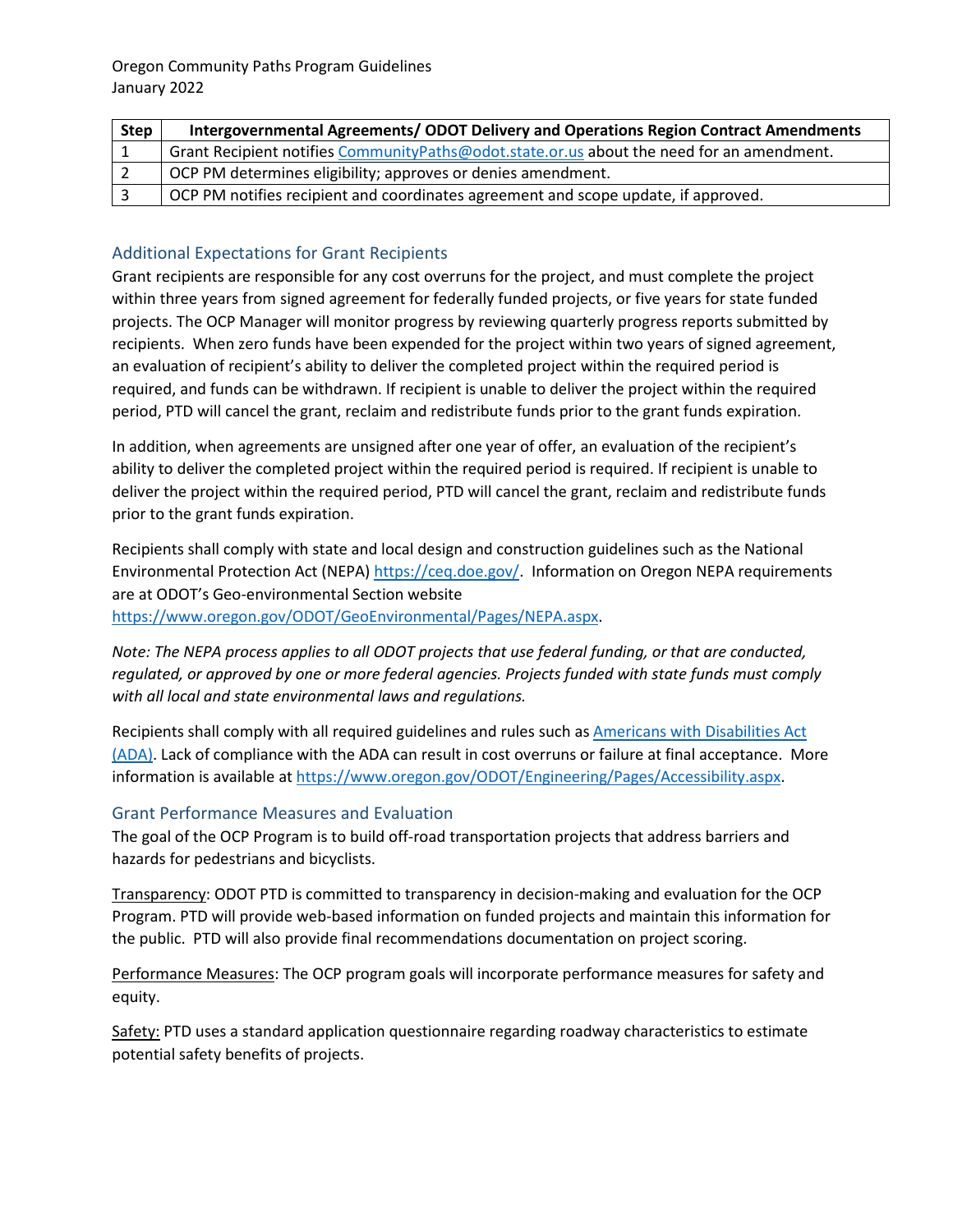Equity: PTD developed a [Transportation-Disadvantaged Community Index](https://www.arcgis.com/home/webmap/viewer.html?webmap=fdbedcf945ba45db9f37b99d8df6a8e0&extent=-128.7353,38.4092,-102.8515,48.1649) as a standard equity measure. In addition, PTD has incorporated outreach to disadvantaged communities, and questions regarding benefits to disadvantaged communities into the Letter of Interest and Application.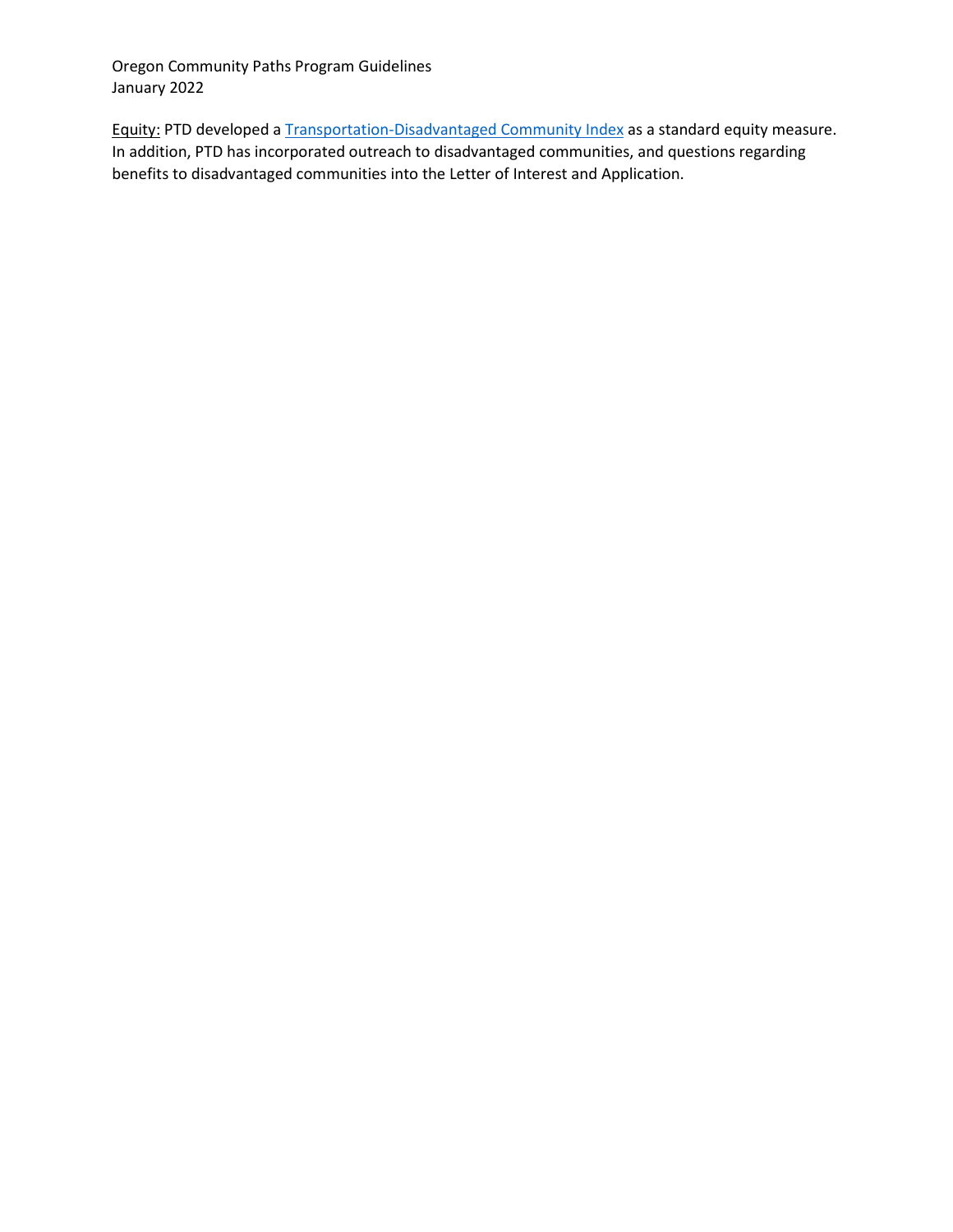## References

| Title                                                    | Link                                                                |
|----------------------------------------------------------|---------------------------------------------------------------------|
| <b>AASHTO Guide for Development</b>                      | https://tooledesign.com/project/update-to-the-aashto-guide-for-     |
| of Bicycle Facilities                                    | the-design-of-bicycle-facilities-2019/                              |
| Americans with Disabilities Act                          | https://www.ada.gov/                                                |
| Accessibility Engineering at                             | https://www.oregon.gov/odot/Engineering/Pages/Accessibility.as      |
| <b>ODOT</b>                                              | px                                                                  |
| AOC - LOC - ODOT Working                                 | https://www.oregon.gov/odot/LocalGov/Documents/ODOT-AOC-            |
| <b>Agreement (Delivery Options)</b>                      | LOC-Agreement-32588.pdf                                             |
| <b>Community Paths Program</b>                           | CommunityPaths@odot.state.or.us                                     |
| Manager Email                                            |                                                                     |
| Federal Aid Guidance - Guide to                          | https://www.fhwa.dot.gov/federalaid/projects.pdf                    |
| Federal Aid Programs and                                 |                                                                     |
| Projects                                                 |                                                                     |
| Federal Aid Guidance - Non-                              | https://www.fhwa.dot.gov/legsregs/directives/policy/fedaid_guid     |
| <b>Federal Matching Requirements</b>                     | ance nfmr.pdf                                                       |
| Federal Highway Administration                           | https://www.fhwa.dot.gov/environment/transportation alternativ      |
| - Transportation Alternatives                            | es/guidance/guidance 2016.cfm                                       |
| <b>Multimodal Active</b>                                 | https://secure.sos.state.or.us/oard/displayDivisionRules.action?sel |
| <b>Transportation Fund - Oregon</b>                      | ectedDivision=5681                                                  |
| Administrative Rule 731-036                              |                                                                     |
| <b>Multimodal Active</b>                                 | https://www.oregonlaws.org/ors/367.091                              |
| <b>Transportation Fund</b>                               |                                                                     |
| Establishment - Oregon Revised<br><b>Statute 367.091</b> |                                                                     |
| <b>NACTO Shared-Use Accessibility</b>                    | https://nacto.org/docs/usdg/designing sidewalks and trails acce     |
| Guidelines                                               | ss kirschbaum.pdf                                                   |
|                                                          |                                                                     |
| National Environmental Policy<br>Act                     | https://ceq.doe.gov/                                                |
| <b>ODOT Project Delivery Guide</b>                       | https://www.oregon.gov/odot/ProjectDel/Pages/Project-Delivery-      |
|                                                          | Guide.aspx                                                          |
| Oregon Bicycle Pedestrian                                | https://www.oregon.gov/odot/Get-Involved/Pages/OBPAC.aspx           |
| <b>Advisory Committee</b>                                |                                                                     |
| Oregon Bicycle Pedestrian                                | https://www.oregon.gov/ODOT/Engineering/Documents Roadwa            |
| Design Guidelines                                        | yEng/HDM L-Bike-Ped-Guide.pdf                                       |
| Oregon Bicycle Pedestrian Plan                           | https://www.oregon.gov/odot/Planning/Documents/OBPP.pdf             |
|                                                          |                                                                     |
| Oregon Bicycle and Pedestrian                            | https://www.access-board.gov/guidelines-and-standards/streets-      |
| Design Guide and on the Public                           | sidewalks/shared-use-paths/supplemental-notice/proposed-            |
| Right-of-Way Accessibility                               | supplements                                                         |
| Guidelines (PROWAG)                                      |                                                                     |
| <b>Oregon Community Paths</b>                            | https://www.oregon.gov/odot/Programs/Pages/OCP.aspx                 |
| Website                                                  |                                                                     |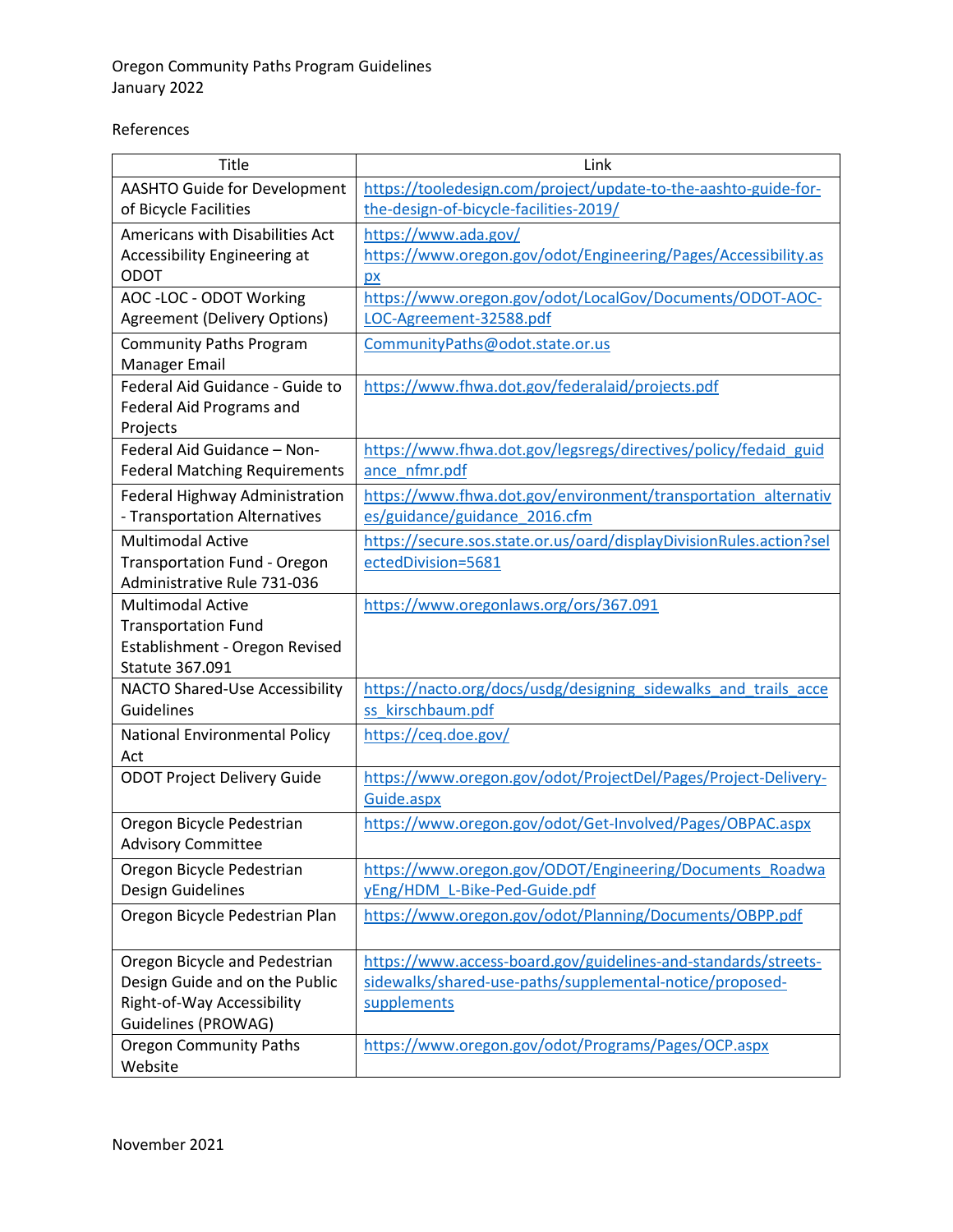<span id="page-15-0"></span>

| Oregon Engineering for           | https://www.oregon.gov/ODOT/Engineering/Pages/Accessibility.a   |              |
|----------------------------------|-----------------------------------------------------------------|--------------|
| Accessibility                    | <u>spx</u>                                                      |              |
| Oregon Guidance on National      | https://www.oregon.gov/ODOT/GeoEnvironmental/Pages/NEPA.a       |              |
| <b>Environmental Policy Act</b>  | <b>Spx</b>                                                      |              |
| Oregon Infrastructure Bank       | https://www.oregon.gov/ODOT/About/Pages/Financial-              |              |
|                                  | Information.aspx                                                |              |
| Oregon Local Agency              | https://www.oregon.gov/odot/LocalGov/Pages/Certification.aspx   |              |
| <b>Certification Program</b>     |                                                                 |              |
| <b>Oregon Transportation</b>     | https://www.oregon.gov/odot/get-involved/pages/otc_main.aspx    |              |
| Commission                       |                                                                 |              |
| Designing Sidewalks and Trails   | https://nacto.org/docs/usdg/designing sidewalks and trails acce |              |
| for Access - Part II of II: Best | ss kirschbaum.pdf                                               |              |
| <b>Practices Design Guide</b>    |                                                                 |              |
| United State Code, Title 23,     | United States Code Title 23, Subpart 133                        | https://www. |
| Section 133                      |                                                                 |              |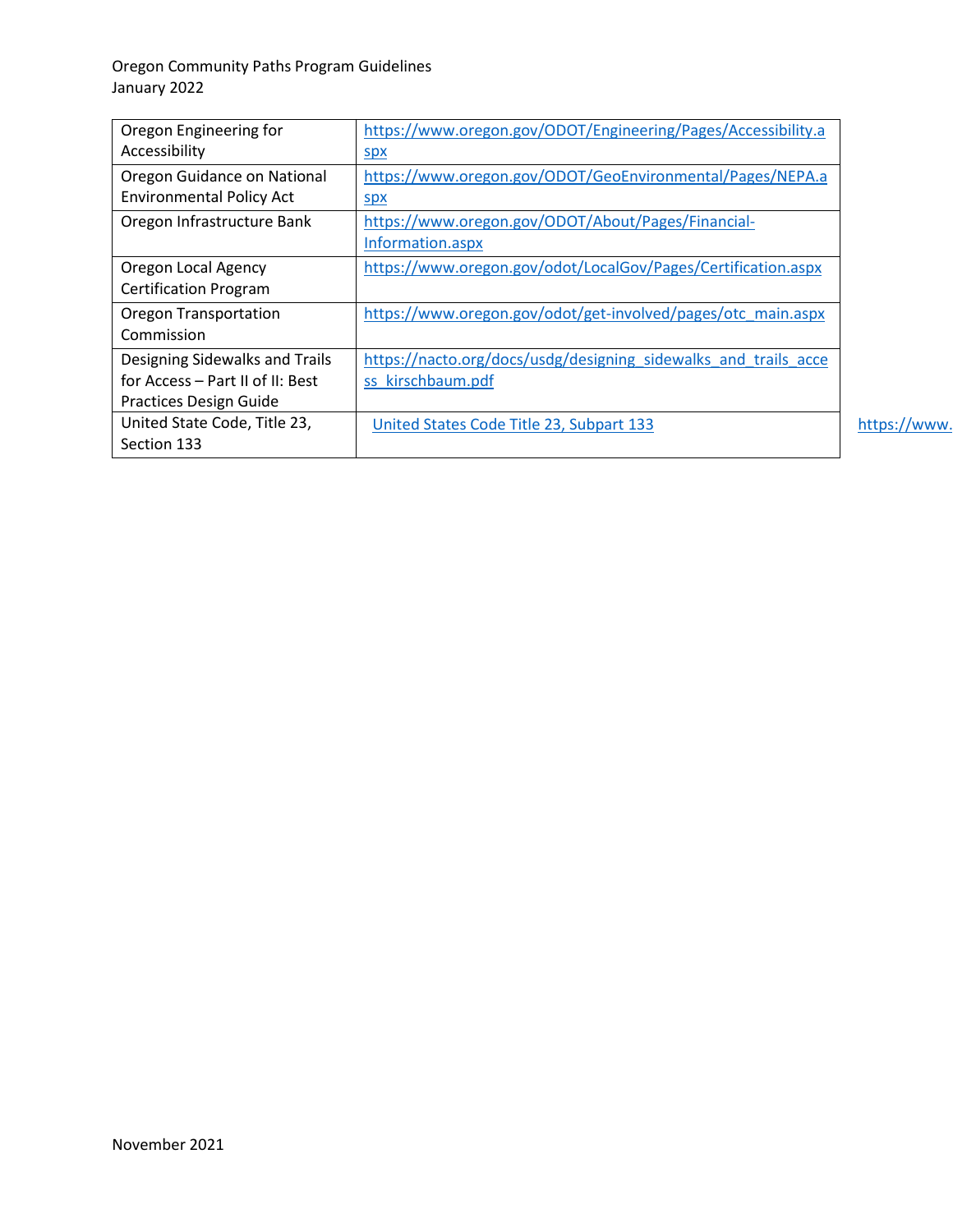## APPENDICES

## <span id="page-16-0"></span>Appendix A: Acronyms

A transportation project, as defined under the Oregon Community Programs, includes:

*Construction, planning, and design of on-road and off-road trail facilities for pedestrians, bicyclists, and other nonmotorized forms of transportation, including sidewalks, crosswalks, bicycle infrastructure, pedestrian and bicycle signals, traffic calming techniques, lighting and other safetyrelated infrastructure, and transportation projects to achieve compliance with the Americans with Disabilities Act of 1990 (42 U.S.C. 12101 et seq.).*

A transportation project does not include costs associated with maintenance or operating expenses.

#### Table 1: Acronyms

| <b>ACT</b>            | Area Commission on Transportation                                                                                            |
|-----------------------|------------------------------------------------------------------------------------------------------------------------------|
| Agency                | Entity applying for CP grant. Also known as applicant                                                                        |
| ATL                   | Regional Active Transportation Liaison                                                                                       |
| <b>IGA</b>            | Intergovernmental Agreement                                                                                                  |
| LAL                   | Local Agency Liaison. Job Title is migrating to Transportation Program Manager                                               |
| LOI                   | Letter of Intent                                                                                                             |
| <b>OBPAC</b>          | Oregon Bicycle and Pedestrian Advisory Committee                                                                             |
| <b>OCP</b>            | <b>Oregon Community Paths</b>                                                                                                |
| <b>ODOT</b>           | Oregon Department of Transportation                                                                                          |
| <b>OTC</b>            | <b>Oregon Transportation Commission</b>                                                                                      |
| <b>OTSC</b>           | <b>Oregon Transportation Safety Committee</b>                                                                                |
| PL                    | Project Leader                                                                                                               |
| <b>PM</b>             | <b>ODOT Community Paths Program Manager</b>                                                                                  |
| Project<br>Refinement | A federally funded preliminary planning grant under the Community Paths program                                              |
| <b>PTD</b>            | Oregon Department of Transportation Public Transportation Division                                                           |
| <b>SRTS</b>           | Safe Routes to School. For the purposes of this program manual, the term specifically<br>applies to infrastructure projects. |
| TA                    | <b>Transportation Alternatives Program</b>                                                                                   |
| <b>TPM</b>            | Transportation Program Manager. May also be referred to as a LAL                                                             |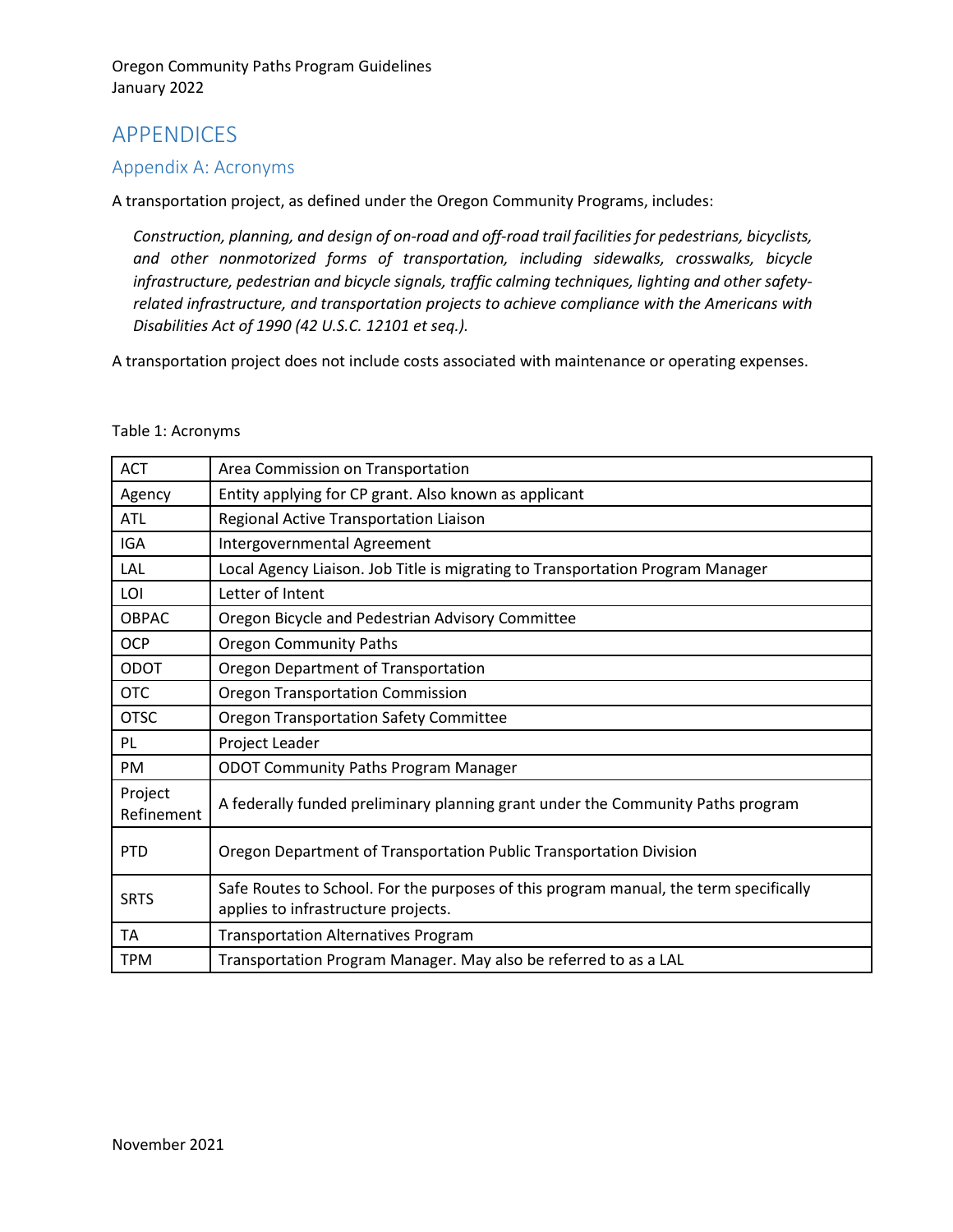## <span id="page-17-0"></span>Appendix B: Definitions

## *Community Paths:*

"Community Paths" refers to efforts to make off-street walkways and bikeways that address barriers to connecting communities and complement on-street walkways and bikeways.

## *Oregon Community Paths Program:*

The [Oregon Community Paths Program](https://www.oregon.gov/odot/Programs/Pages/OCP.aspx) (OCP) is a statewide program that funds off-road paths that serve utilitarian purposes. The program funds two types of projects:

- 1. **Construction Grants:** Development, construction, reconstruction, resurfacing, or other capital improvement of multiuse paths, bicycle paths, and footpaths that improve access and safety for people walking and bicycling
- 2. **Project Refinement Grants:** Preliminary Planning grants to help prepare for a later OCP construction grant request.

## Oregon Department of Transportation (ODOT) Public Transportation Division (PTD)**:**

The Program Implementation Unit within the PTD is responsible for program development and management.

## *ODOT Community Paths Program Manager (PM):*

The OCP Program Manager manages all aspects of the Community Paths program. The PM establishes dates and milestones for the grant cycle, coordinates delivery logistics for the Letters of Intent, conducts local workshops, and responds to comments. The PM develops project selection criteria in collaboration with the Oregon Bicycle and Pedestrian Advisory Committee.

## Regional Active Transportation Liaisons:

Regional Active Transportation Liaisons (ATLs) are specialists in active transportation. They work with local agencies assisting in the development of projects and applications. They may also assist Transportation Program Managers in reviewing completed projects.

## Regional Transportation Project Managers:

Regional Transportation Project Managers (TPMs) act as project leads with the public agencies. TPMs serve as the region point person for administration of federally funded OCP projects. They work with awardees to deliver federally funded projects.

## *Oregon Bicycle and Pedestrian Advisory Committee (OBPAC):*

The [OBPAC](https://www.oregon.gov/odot/Get-Involved/Pages/OBPAC.aspx) is an eight-member committee appointed by the governor that acts as a liaison between the public and ODOT. The mission of OBPAC is to advise ODOT, the Oregon Transportation Commission, and Oregon legislature on priorities, issues, projects, and funding needs to improve walking and biking in Oregon. The OBPAC will provide consultation on setting priority criteria for OCP funding cycle. OBPAC will also participate in project selection.

## Oregon Transportation Commission (OTC):

The [Oregon Transportation Commission](https://www.oregon.gov/odot/get-involved/pages/otc_main.aspx) (OTC) is the decision-making body responsible for reviewing recommended projects, making the ultimate decision on which projects to fund, and determining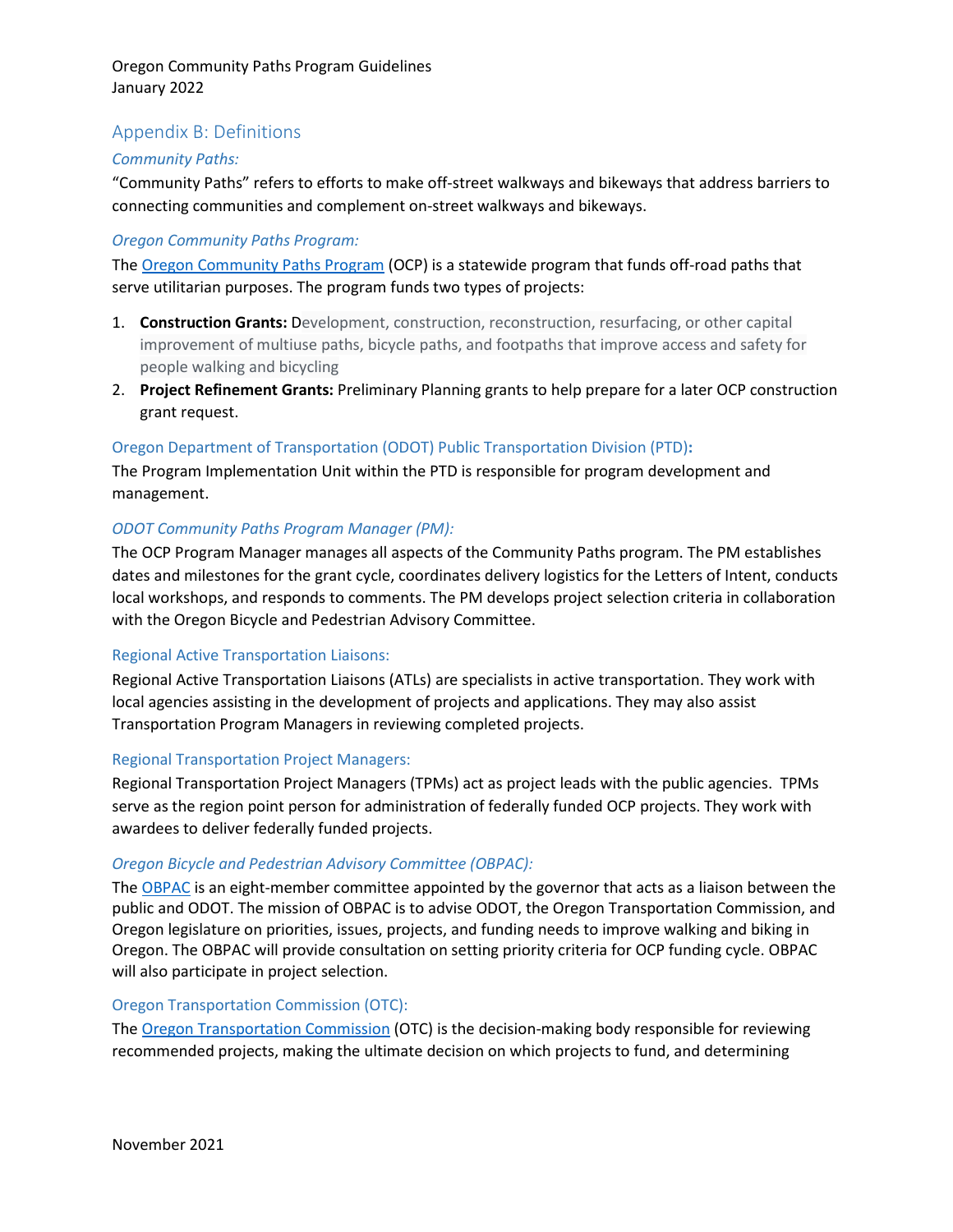recipients of lower cash match requirement. The OTC approves the OCP project list for competitive grants.

## Local Public Agencies (LPAs):

Local public agencies like cities, counties, tribes, transit districts, and other road authorities are responsible for preparing and submitting applications for their projects within the deadline. ODOT cannot apply for federal funds, but can collaborate with grantees to implement projects.